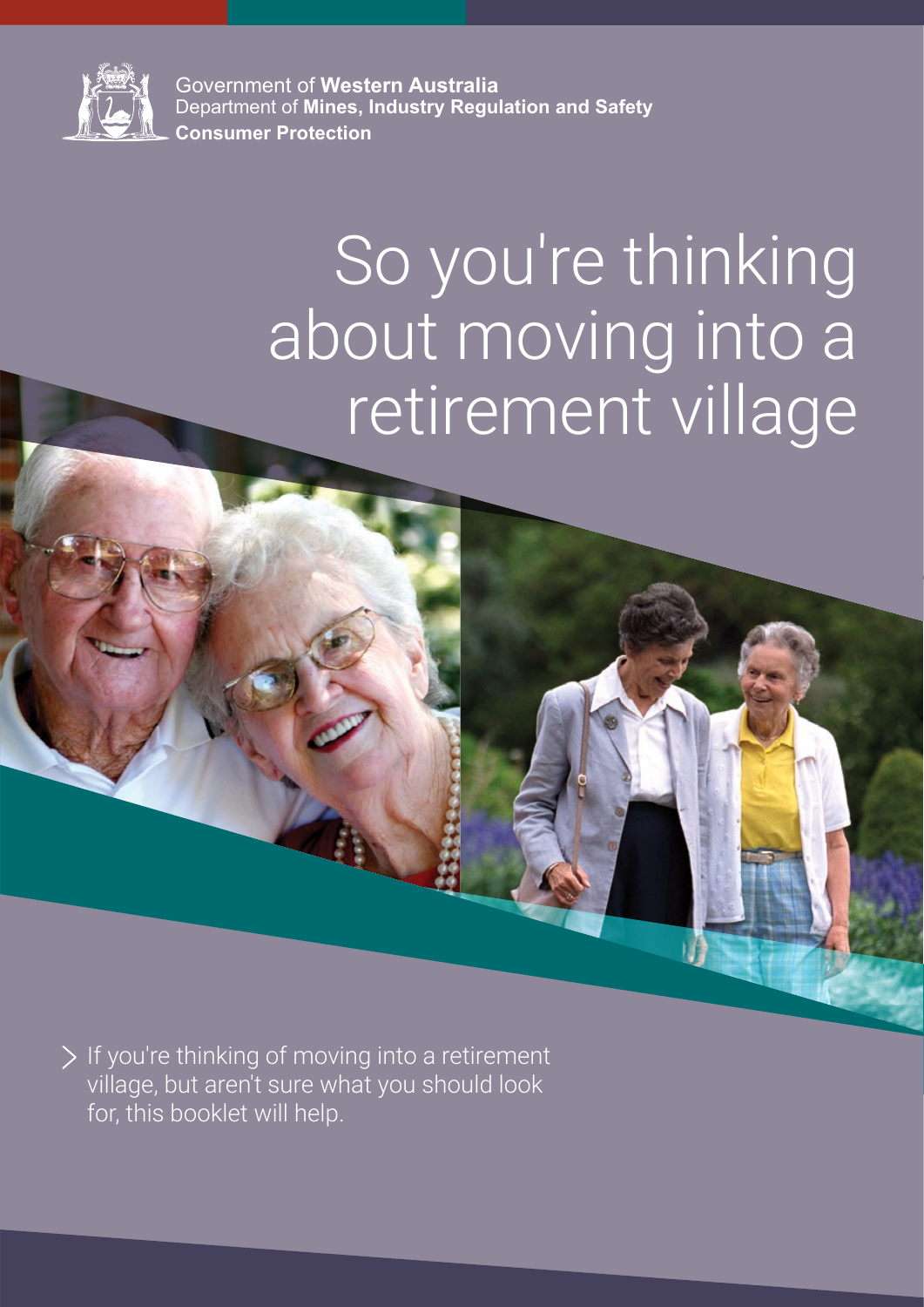© Department of Mines, Industry Regulation and Safety

This publication is available in other formats to assist people with special needs. Call the Consumer Protection Advice Line on 1300 304 054 to discuss your requirements.

If you require an interpreter, call the Translating and Interpreting Service (TIS) on 13 14 50 and ask for connection to 1300 304 054.

#### **Disclaimer**

as a public service. The information and advice provided is made available in good faith and is derived provided solely on the basis that readers will be responsible for making their own assessment of the matters discussed herein and are advised to verify all relevant representations, statements and

Changes in circumstances after a document has been published may impact on the accuracy of the information. No assurance is given as to the accuracy of any information or advice contained after

This publication may not be reproduced or copied except with the express permission of the Department

Photographs courtesy of the Office of Seniors Interests and Carers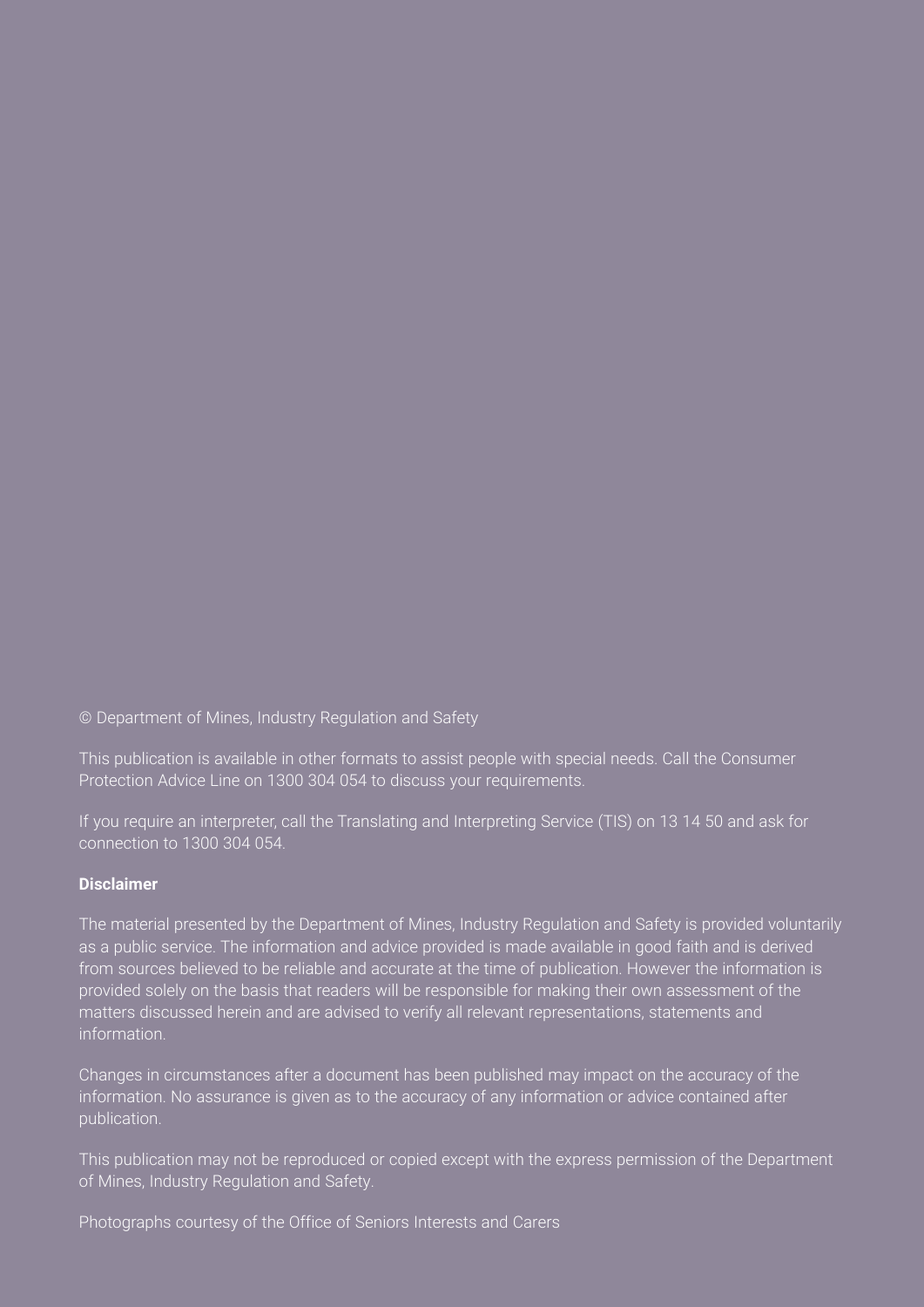# **Table of contents**

| So you're thinking about moving into a<br>retirement village         | $\mathbf{2}$   |
|----------------------------------------------------------------------|----------------|
| What is a retirement village?                                        | $\overline{2}$ |
| Choosing a retirement village                                        | 3              |
| Questions to consider                                                | $\overline{4}$ |
| Before you sign                                                      | 6              |
| Changing your mind                                                   | 8              |
| Residence or service contract                                        | 9              |
| Where to get further information or assistance                       | 11             |
| A checklist for deciding which retirement<br>village is best for you | 12             |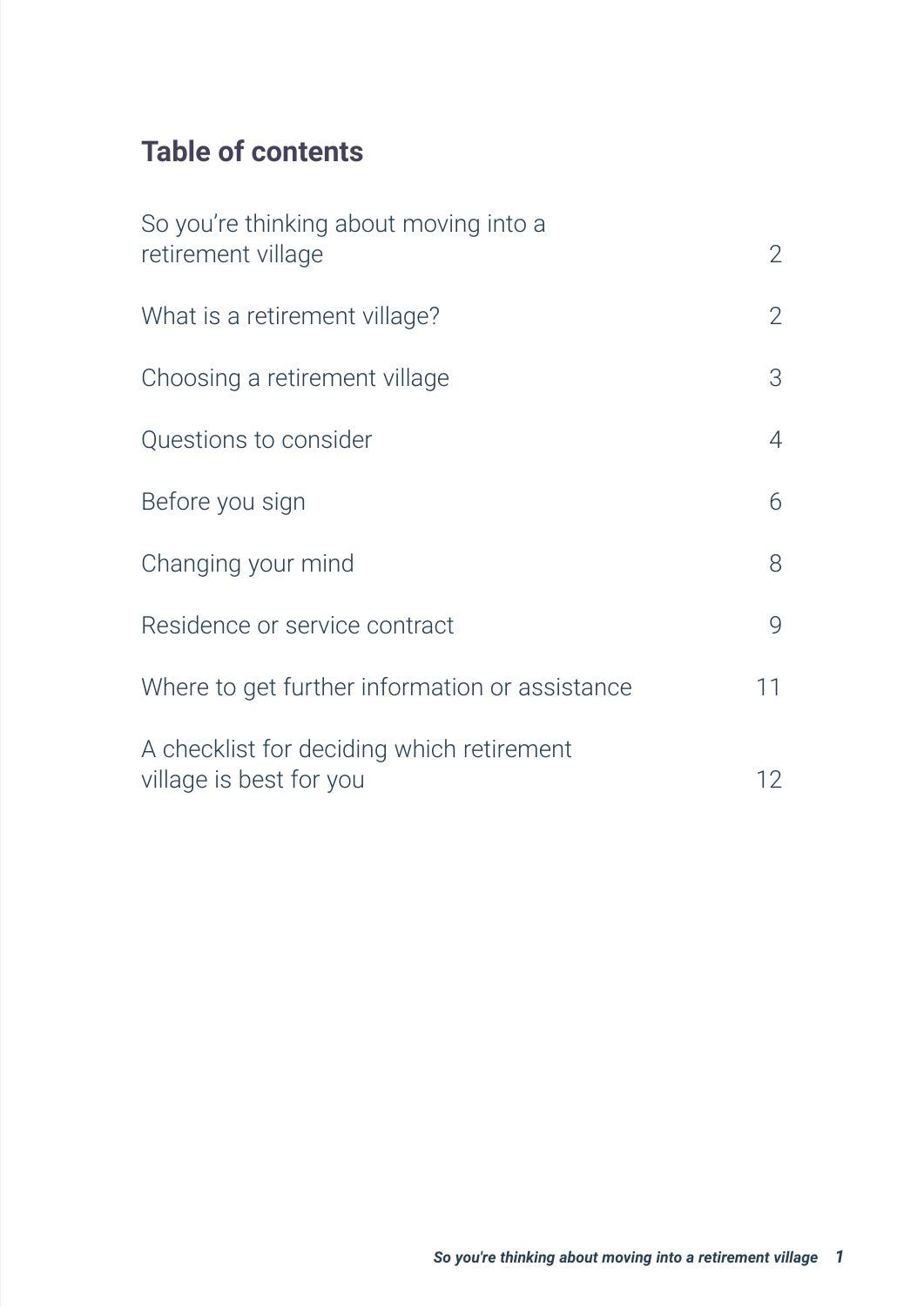#### <span id="page-3-0"></span>**So you're thinking about moving into a retirement village**

If you're thinking about moving into a retirement village, but are not sure what you should look for, this booklet will help. There are many issues to consider and questions to ask. The checklist at the back of this booklet should assist you in making your final decision. However, you should consult your legal and financial advisors to get specific information in relation to your individual situation.

Rights and obligations relating to retirement villages are set out in the following legislation:

- *Retirement Villages Act 1992 (the Act)*
- *Retirement Villages Regulations 1992 (the Regulations)*
- Code of Practice for Retirement Villages (the Code)

Copies of the legislation may be purchased from the State Law Publisher (phone: 6552 6000) or can be viewed and downloaded from the Parliamentary Counsel's Office website www.legislation.wa.gov.au

# **What is a retirement village?**

A retirement village is a complex of residential premises specifically designed or geared for people who no longer work and is restricted to those over 55 years of age.

You will need to make a payment known as a 'premium' to secure the right to live in the village. This will usually be a one-off or up-front payment that confers a right to occupy premises, or involves the purchase of a lot and residential premises in the retirement village.

As well as paying a premium, you will likely be required to sign a residence contract or agreement. This most often is a standard form agreement drafted by the owner or administering body of the village.

You should be aware that as well as the premium there may also be body corporate fees and other various ongoing fees to cover village operation costs and support services.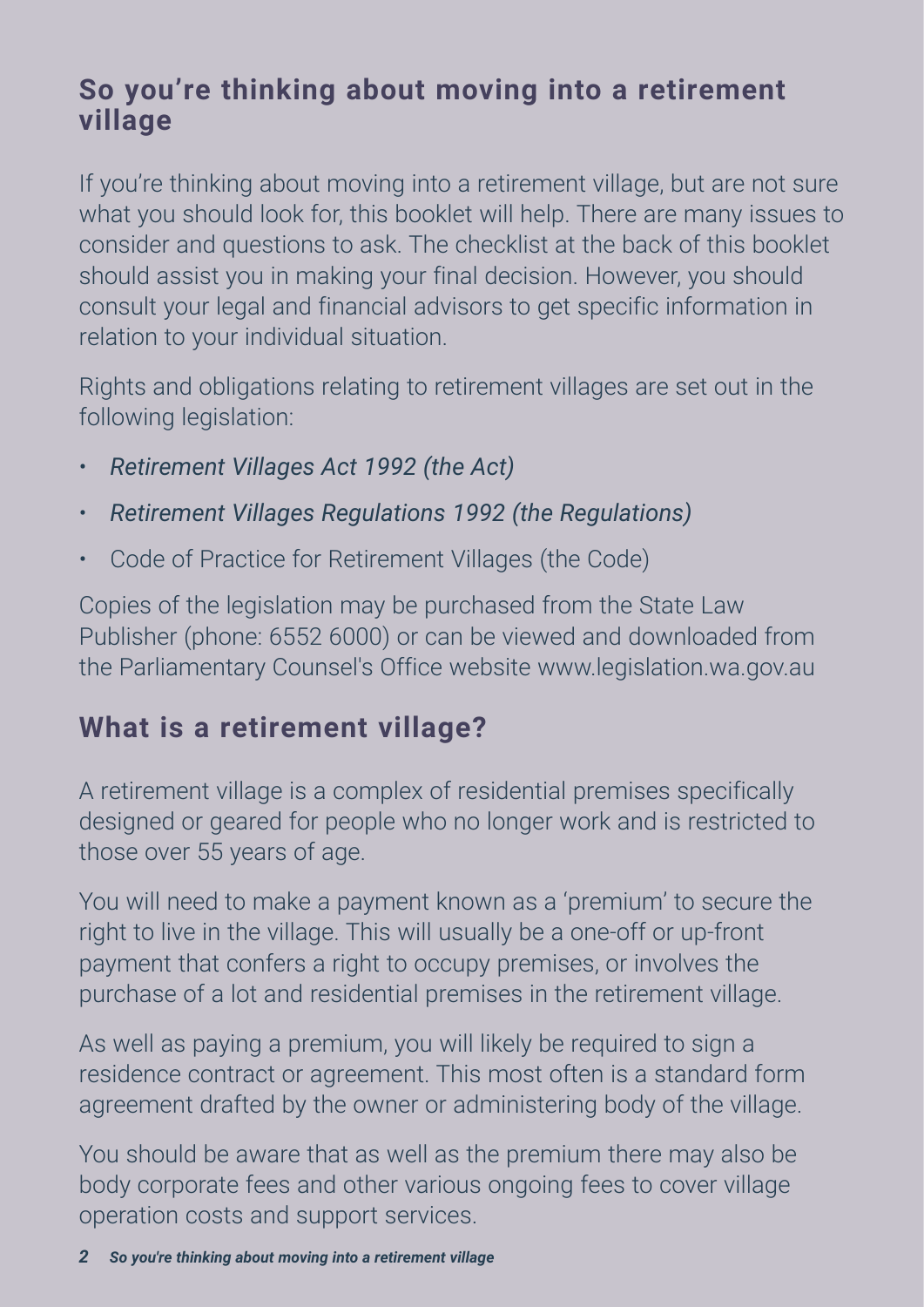<span id="page-4-0"></span>Residents do not have an automatic right of transfer to any Commonwealth funded residential aged care facility or eligibility for community care services. The administering body of a retirement village cannot guarantee any proposed aged care facility will actually be made available or any existing aged care facility will continue to be made available.

Entry to these facilities and services is subject to eligibility and assessment requirements administered by the Commonwealth and/or State Government, and is not regulated by the *Act*.

#### **Choosing a retirement village**

Retirement villages vary greatly. Some provide a full range of special purpose accommodation from self-care units to serviced units. A range of other amenities and services may also be provided such as communal rooms, swimming pools, meals, laundry and cleaning.

An alternative arrangement simply provides accommodation with no on-site support, amenities or services.

It is important that you think about your future needs as well as your current lifestyle. For instance, stairs may become a problem, doorways might be too narrow for wheelchairs, an absence of public transport could become a major drawback if you reach a stage where you are no longer able to drive.

Features like 24-hour call buttons for medical and emergency assistance which may seem unnecessary now may be become a necessity in years to come.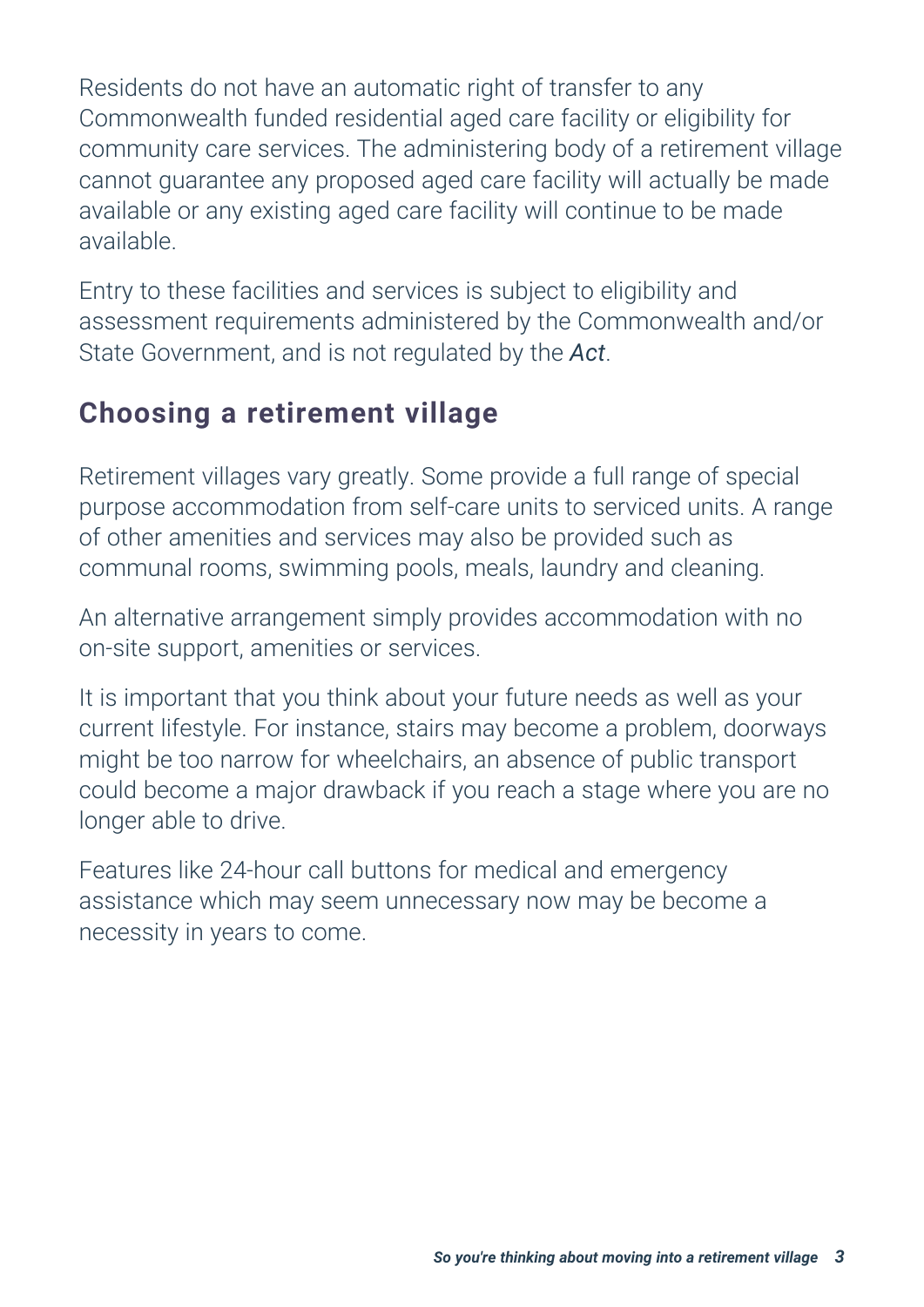#### <span id="page-5-0"></span>**Questions to consider**

Take a moment to consider the following questions. They may help you to decide whether to move into a retirement village. The questions may also help you to decide whether a particular village is right for you.

- Have I fully discussed my decision to choose a retirement village with my family, friends and/or financial and legal advisers?
- If I am considering moving to a retirement village because the housework, gardening and general maintenance have become too much, have I fully considered other options? For example obtaining home help or handyperson help, or moving to a smaller unit in the same neighbourhood may address these problems.
- If I am considering moving to a retirement village because I have recently lost my spouse or partner, have I given myself enough time to grieve before I make such a major lifestyle decision?
- Have I received adequate information about the retirement village I have chosen? Have I shown any documents provided by the retirement village to my solicitor or financial advisor? Do I fully understand the legal and financial arrangements set out in the contract(s) that I am signing?
- Am I sure that the lifestyle of the village (including social activities and any religious affiliation ) will suit me?
- Have I been able to speak to existing residents of the village about how they find life there?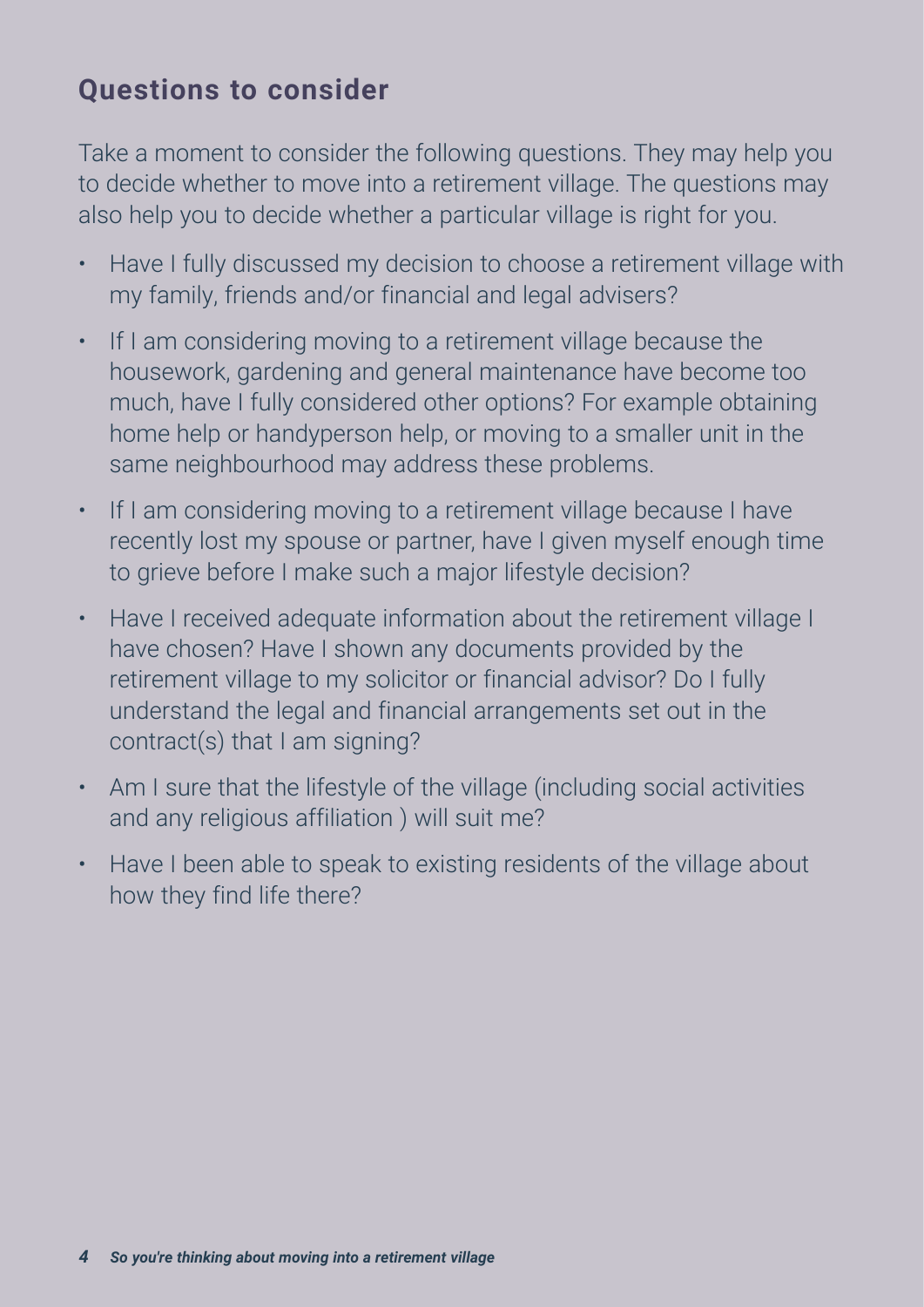- Will the village and my unit be readily accessible if I develop a disability and need a wheelchair or walking aid? What alternatives do I have if my unit no longer suits my needs?
- Does the village provide personal care or nursing care, an emergency call system and other services that are likely to meet my present or future needs?
- Have I looked at a number of villages to compare the financial and legal arrangements along with the services, facilities and amenities provided?
- Can I afford the expenses associated with the village that I have chosen? Will I be able to afford these if they increase in the future?
- What are the financial consequences if I need to move out?
- Is the village I have chosen accessible to my friends and family? Are there any residence rules about having visitors in the village?
- Can I keep a pet?
- Can I take my own furniture to the village and, if so, will it be suitable?
- Am I able to make modifications to my unit? At what cost and will I have to pay for the removal of these on departure?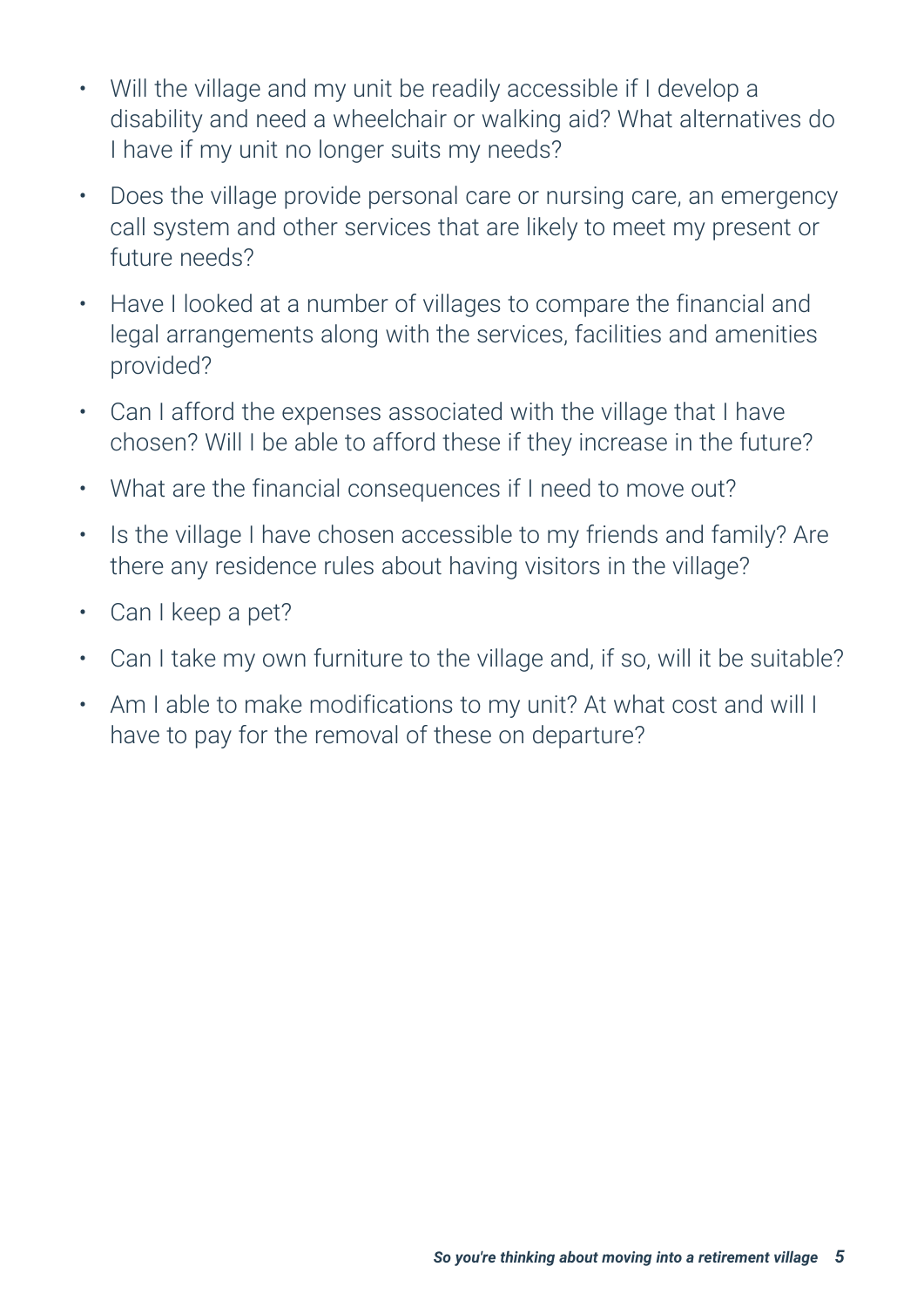### <span id="page-7-0"></span>**Before you sign**

Now that you have decided to move into a retirement village, here are a few things to consider before you sign a contract.

You should make yourself aware of the financial arrangements for the village of your choice. Information about financial arrangements must be provided by the village administering body before you sign a contract.

Contracts are legally binding documents. It is important to take the time to understand the contract and be sure you agree to all the terms and conditions. You should check that any verbal agreements or claims made by salespeople are written into the contract. If you are unsure about any of the terms and conditions in the contract, you should contact your solicitor to get legal advice before signing the contract.

Before you sign a contract to reside in a retirement village, the administering body of the retirement village is required by law to provide you with the following information:

- A copy of the current Code. The code sets out the rights and responsibilities of residents and administering bodies of retirement villages.
- A copy of every contract required to be entered into in order to reside in the retirement village and details of any costs associated with entering into each of those contracts.
- A list of questions with answers, as specified by Form 1 in Schedule 1 of the Regulations. It is the responsibility of the owner/ operator of the retirement village to answer all the questions fully.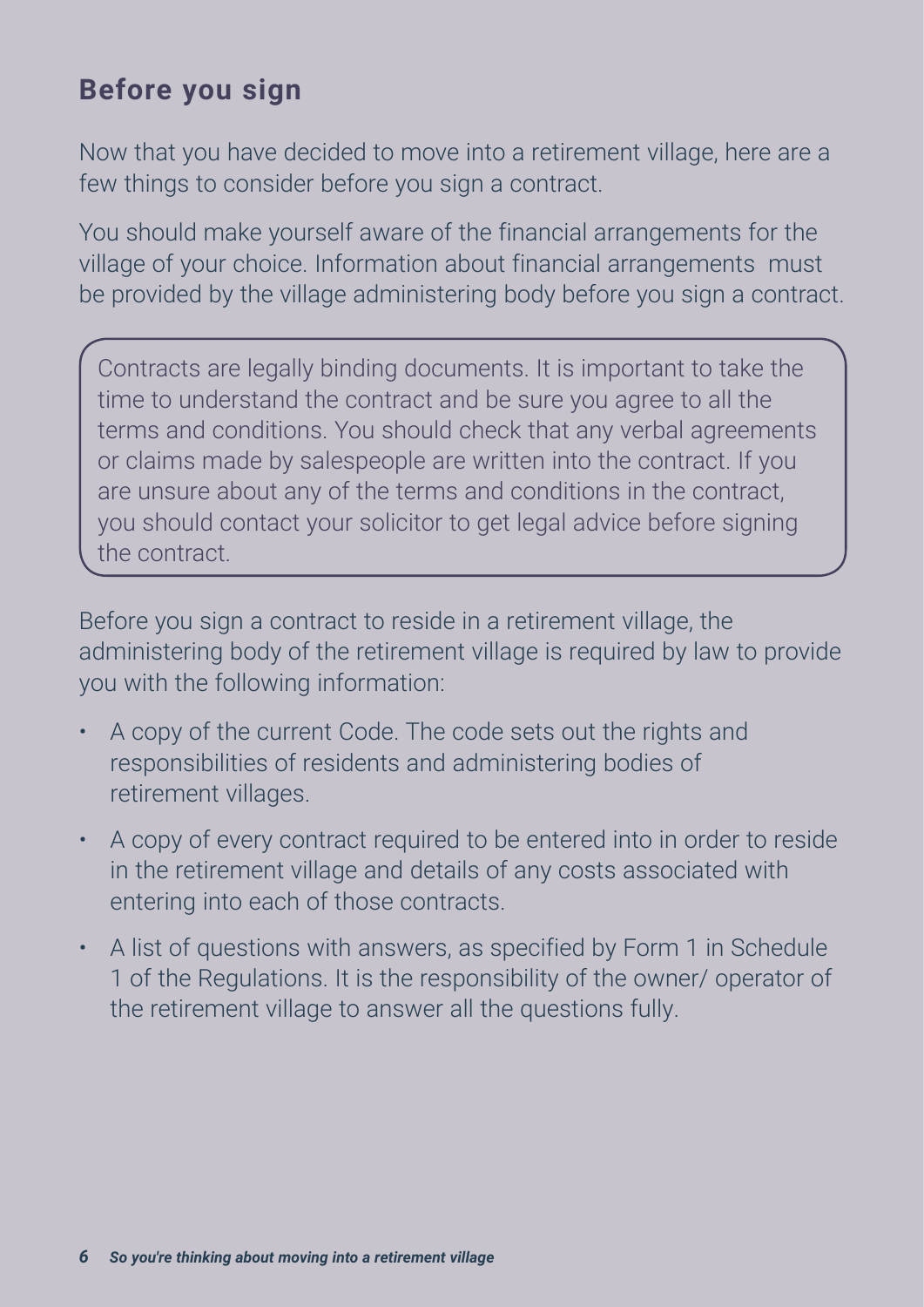In answering the questions, the owner/operator of a retirement village is required to disclose such things as:

- the costs payable to enter the village;
- all ongoing charges or fees payable by the residents and the method of determining any variation;
- any additional or optional services provided and their respective cost;
- details of costs associated with moving to and living in alternative accommodation within the village; and
- a clear explanation of any refund entitlement (including any deductions from this amount) upon termination of a residence contract.
- A copy of the residence rules of the village. The rules may include limitations on visitors, pets, use of common areas, parking or gardening.
- If applicable, a copy of any by-laws of the body corporate under the *Strata Titles Act 1985.*
- A copy of the following financial documents:
	- the previous financial year's audited or actual accounts of income and expenditure and the operating budget for the current year; or
	- the proposed operating budget if the village is under construction.

The administering body of the retirement village should provide all of this information to you at least ten working days before you sign any contract. You should use the information provided by the administering body of the retirement village to help you compare villages and work out the likely costs of your preferred choice. The information should also help you decide if a village will suit your lifestyle.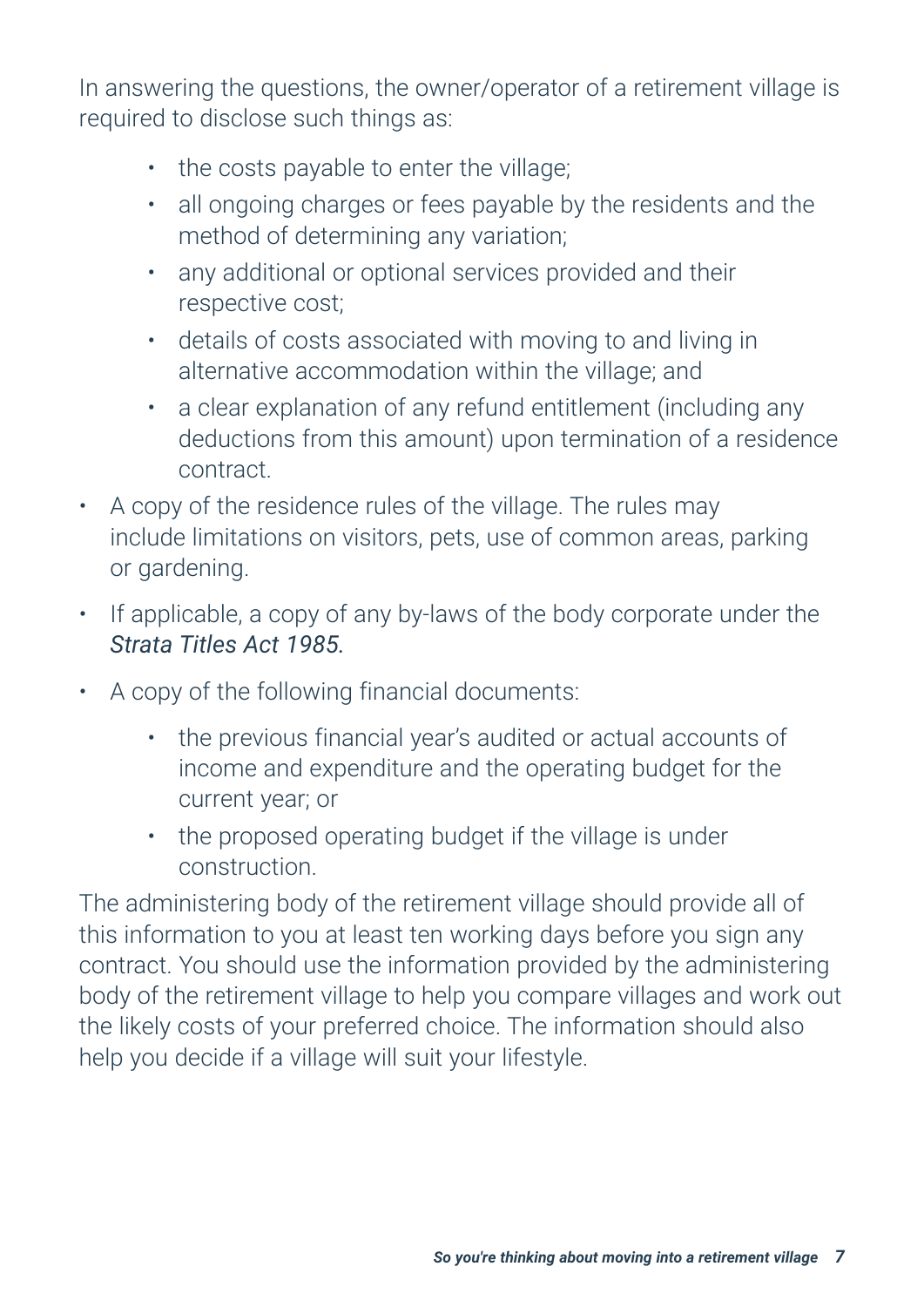## <span id="page-9-0"></span>**Changing your mind**

When you sign a contract with a retirement village but have not yet taken up residence, there will be a 'cooling off' period of seven working days from the date the contract is signed. The contract will not become binding until those seven working days have passed.

If the administering body of the village has not given you all the required information at least ten working days before you sign the contract, the cooling off period will be extended to 17 working days after the day on which you do receive the information, otherwise the cooling off period is seven working days after the date of the residence contract.

During the cooling off period, you can change your mind - at no cost to you. But, the cooling off period doesn't apply if you move into the village before the seven (or 17) day period has expired.

If you decide to withdraw from the contract within the cooling-off period, you must give notice in writing to all other parties to the contract. You should also advise other interested parties such as your bank manager or real estate agent.

If you pay a deposit on your accommodation, the law says this money must be held in trust (in a bank account or invested as trust funds under the *Trustees Act 1962*) until:

- you occupy the residential premises;
- the cooling off period expires and you are entitled to occupy the residential premises; or
- it becomes apparent that you are not going to enter and occupy the residential premises.

Before you sign, check your contract for details about how much of your deposit will be refunded if you change your mind after the cooling off period has expired.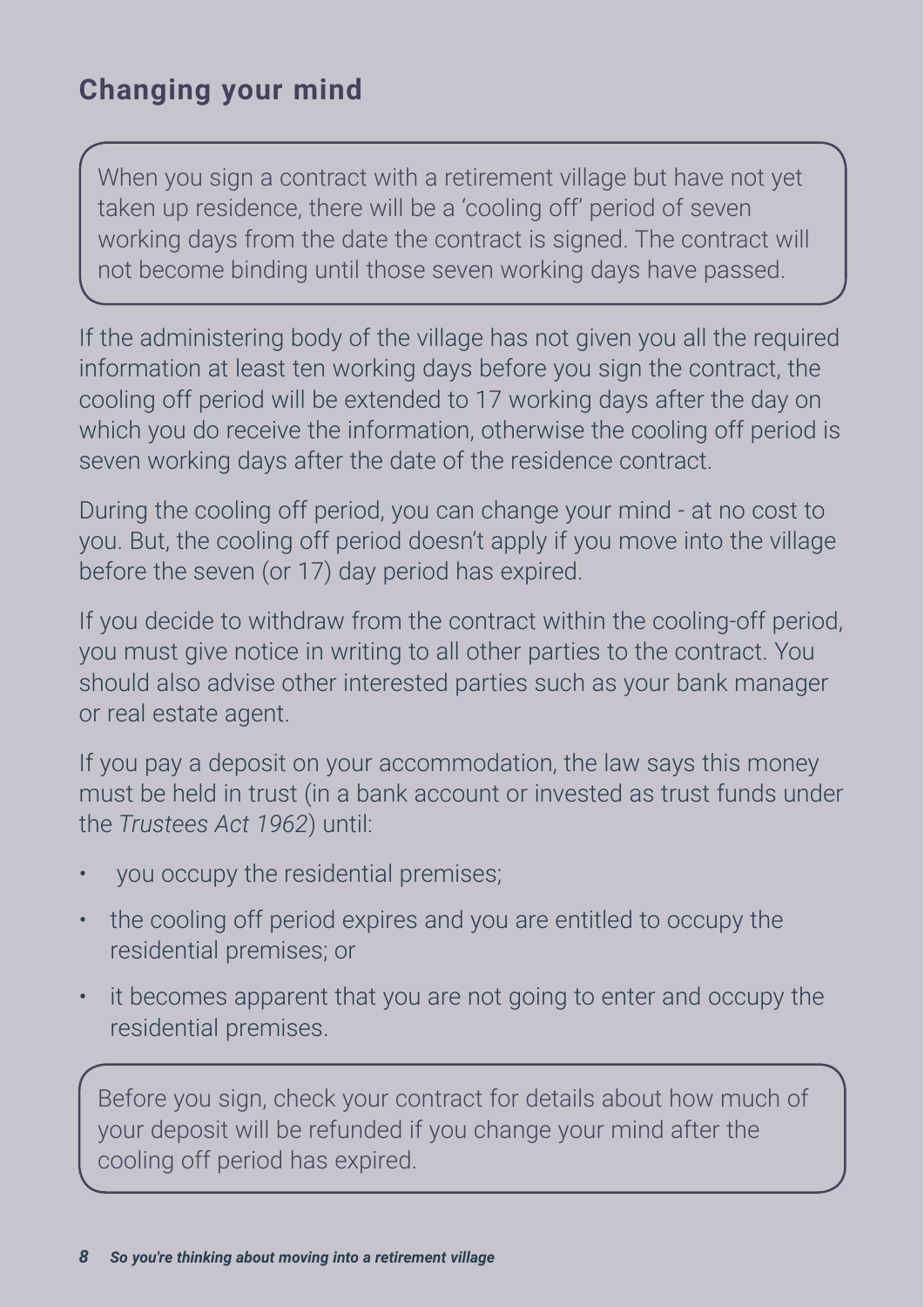#### <span id="page-10-0"></span>**Residence or service contract**

Your residence or service contract should include the following information:

- The legal basis of your occupancy, for example whether you are leasing or buying the premises.
- The type of occupancy, for example self care or serviced unit.
- The length of time you are entitled to reside in the village in return for any payment.
- The fixtures, fittings and furnishings which will be provided.
- The facilities, such as carport, garage, storage or other areas allocated for your use.
- All amenities and services provided or made available by the administering body of the retirement village and any charges for access to, or use of, those amenities and services.
- Any conditions that apply to a resident's access to, or use of, amenities and services.
- The cost of securing accommodation and your right to a refund, if any, on termination of the contract and how this is calculated.
- The fees or charges you must pay to meet the ongoing village operating costs, when they are to be paid and what is provided in return for those fees or charges.
- The basis for the future determination of those fees or charges.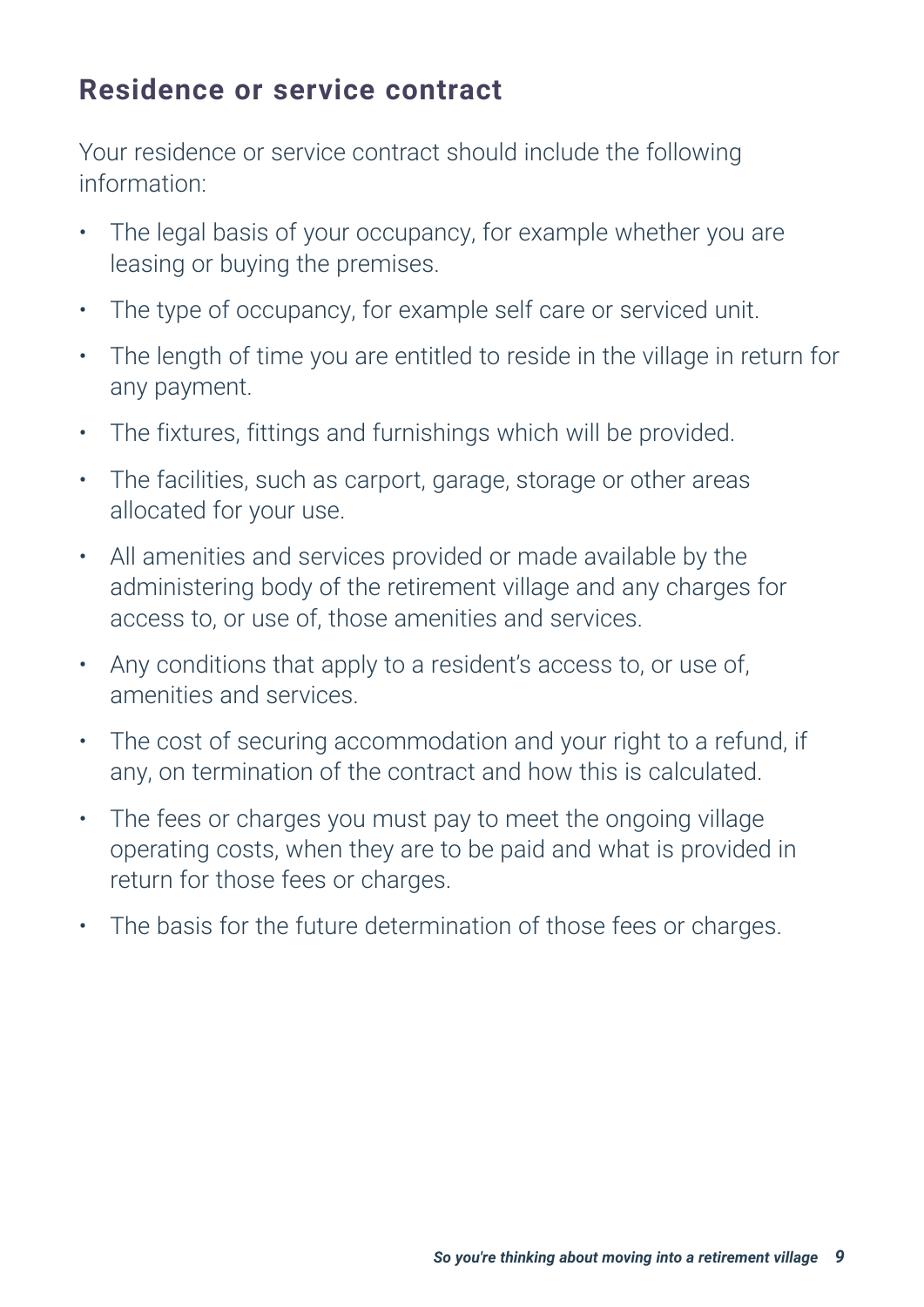- Any ongoing fees or charges for which you will be responsible if you leave and your unit is not immediately sold, leased or occupied (see section 23 of the Act for the time caps on a former non-owner resident's liability to continue paying recurrent charges after permanently vacating a village).
- Who is responsible for the cost of replacement and maintenance of fixtures and fittings.
- The circumstances under which you can be transferred or relocated from a self-care unit to other accommodation in the village and the financial arrangements that would apply.
- The fees you have to pay if you decide to leave the village, and how they are calculated.

If the village is still under construction, the contract must contain plans showing the location, floor plan and significant dimensions of your intended accommodation, and any facilities allocated to you. You may also request a map showing all buildings and grounds that form, or will form, the communal property.

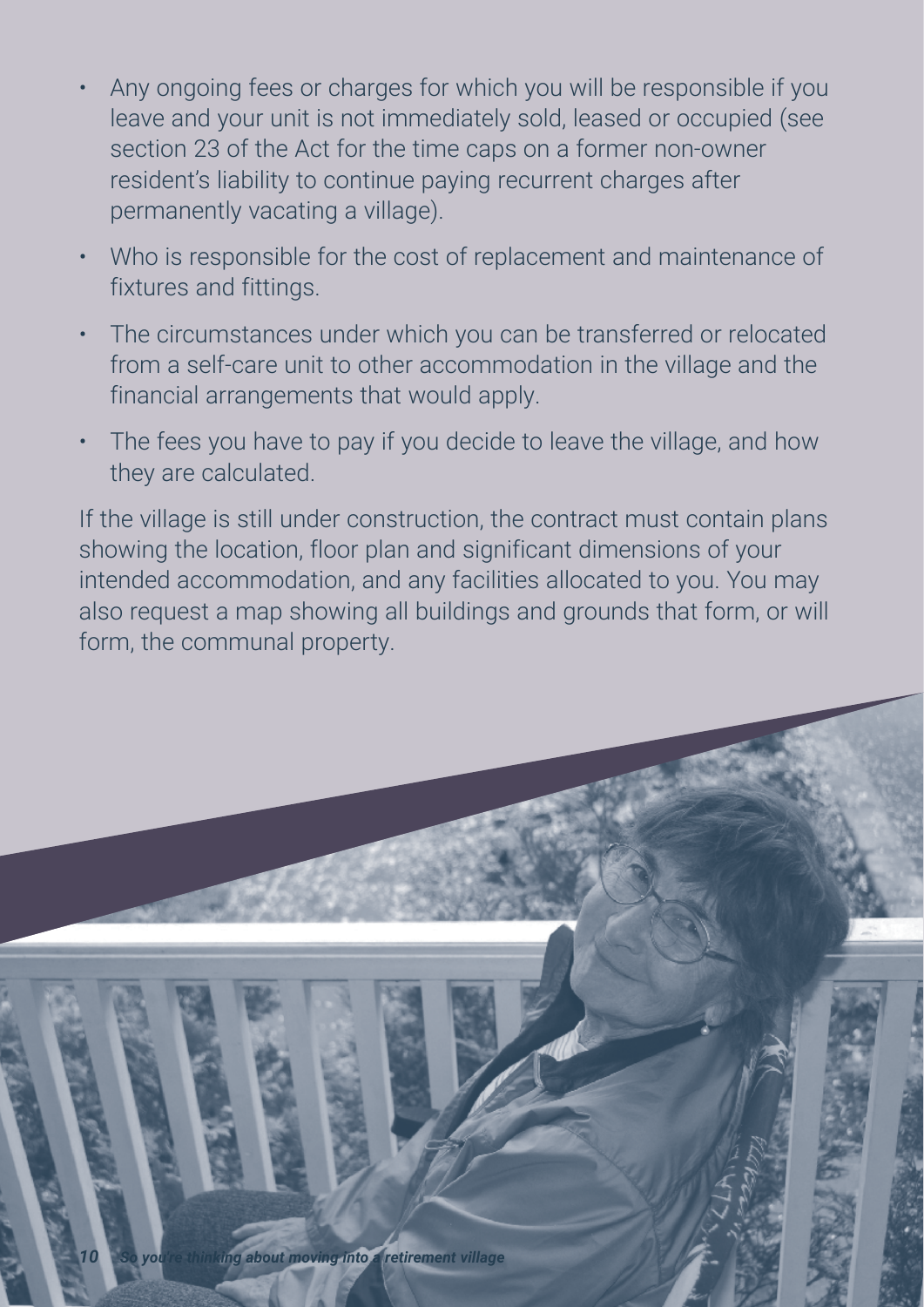#### <span id="page-12-0"></span>**Where to get further information or assistance**

- For advice about your rights under the *Retirement Villages Act 1992* and the Code of Fair Practice for Retirement Villages call: Department of Mines, Industry Regulation and Safety Advice Line **1300 304 054** (local call costs apply) National Relay Service **13 36 77** (for the hearing impaired) Website: **www.dmirs.wa.gov.au** Email: **consumer@dmirs.wa.gov.au**
- Copies of the Act, regulations and code can be purchased from the State Law Publisher **(08) 6552 6000** or be downloaded from **www.slp.wa.gov.au**
- For details about the information and services available for seniors call: **Seniors Information Service** (08) 6551 8800 or 1800 671 233 (country) **Commonwealth Carelink Centre** 1800 052 222

**Council on the Ageing (WA) Inc** (08) 9472 0104

- For information about villages that are members of the Retirement Living Council of the Property Council call: **Retirement Living Council** (08) 9664 4234
- For information about retirement village accommodation provided by members of Aged and Community Services Western Australia call: **Aged and Community Services Western Australia** (08) 9244 8233
- For information about the availability of retirement villages in a certain locality, call your local council.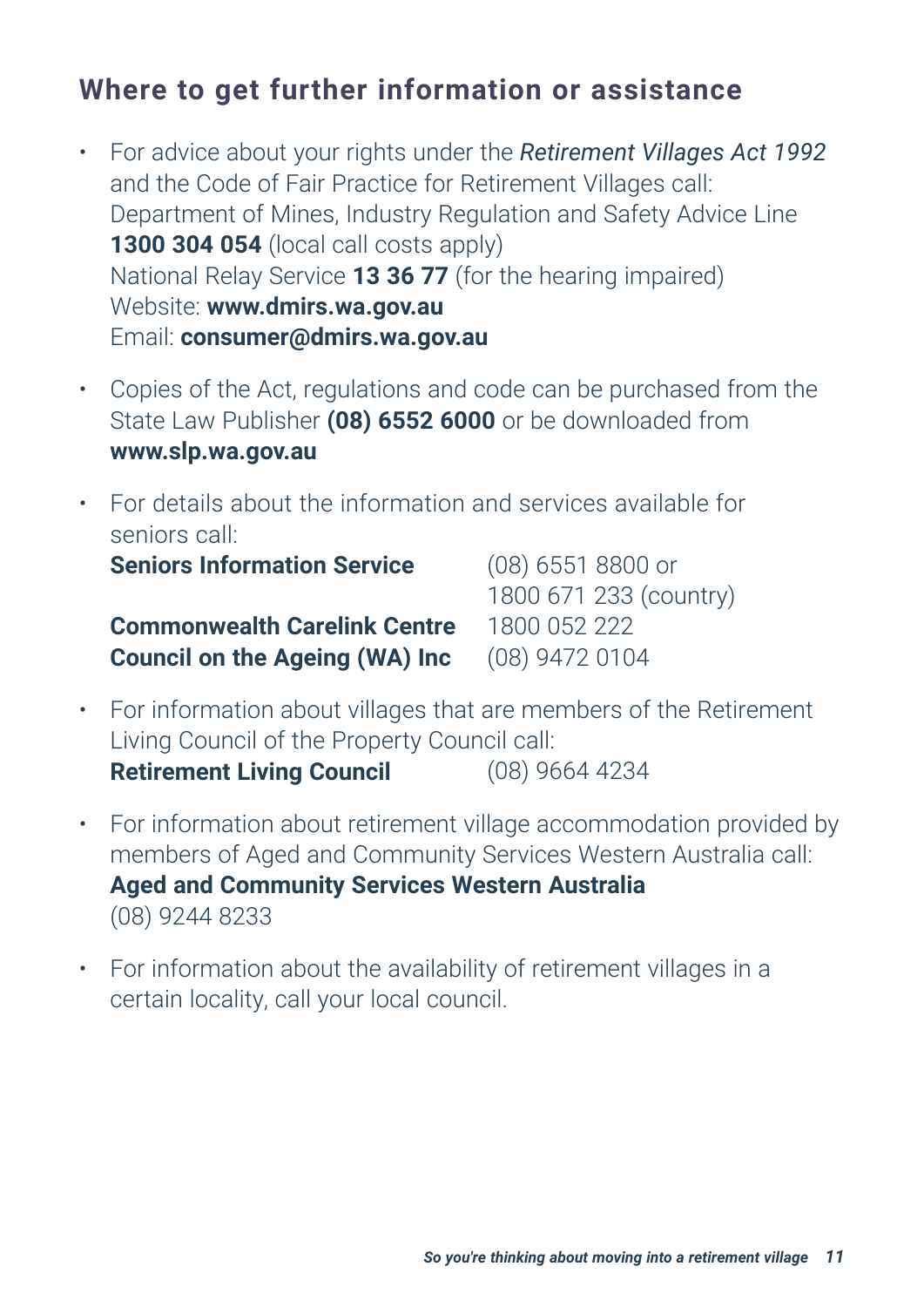#### <span id="page-13-0"></span>**A checklist for deciding which retirement village is best for you**

|                                                                                                                                                                                                | Premium (Cost of entry)                                        |    |                                                  | \$                |     |                                                 |                                                              |  |
|------------------------------------------------------------------------------------------------------------------------------------------------------------------------------------------------|----------------------------------------------------------------|----|--------------------------------------------------|-------------------|-----|-------------------------------------------------|--------------------------------------------------------------|--|
| Maintenance fee<br>\$                                                                                                                                                                          |                                                                |    |                                                  |                   |     |                                                 |                                                              |  |
|                                                                                                                                                                                                | Other charge                                                   | \$ |                                                  |                   |     |                                                 |                                                              |  |
|                                                                                                                                                                                                |                                                                |    | \$                                               |                   |     | <u> 1999 - Johann Barnett, fransk politiker</u> |                                                              |  |
|                                                                                                                                                                                                | The village is close to:<br>My family and friends<br>Transport |    |                                                  | <b>Yes</b><br>Yes |     | <b>No</b><br><b>No</b>                          |                                                              |  |
| Village facilities include:<br>a pool table<br>$\mathsf{L}$<br>$\Box$<br>П<br>an activities room<br>$\Box$<br>$\Box$<br>a swimming pool<br>$\Box$<br>$\Box$<br>$\Box$<br>workshop<br>Comments: |                                                                |    | storage areas<br>dining areas<br>library<br>shop |                   |     | $\Box$                                          | gardens<br>computer access<br>restaurant<br>medical services |  |
|                                                                                                                                                                                                |                                                                |    |                                                  |                   |     |                                                 |                                                              |  |
|                                                                                                                                                                                                | Are there social activities for residents?                     |    |                                                  |                   | Yes |                                                 | <b>No</b>                                                    |  |
|                                                                                                                                                                                                | Comments: William March 2014                                   |    |                                                  |                   |     |                                                 |                                                              |  |
|                                                                                                                                                                                                | The unit has:                                                  |    |                                                  |                   |     |                                                 |                                                              |  |
|                                                                                                                                                                                                | stairs                                                         |    |                                                  | airconditioning   |     |                                                 | heating                                                      |  |
| $\Box$                                                                                                                                                                                         | wide hallways                                                  |    | ceiling fans                                     |                   |     | $\mathsf{L}$                                    | smoke detectors                                              |  |
|                                                                                                                                                                                                | carpet                                                         |    | laundry                                          |                   |     |                                                 | outdoor lighting                                             |  |
| П                                                                                                                                                                                              | tiles                                                          |    | kitchen                                          |                   |     | $\mathsf{L}$                                    | views                                                        |  |
|                                                                                                                                                                                                | good security                                                  |    | deadlocks<br>$\Box$                              |                   |     | safety chain                                    |                                                              |  |
| window locks<br>П<br>peepholes<br>⊔                                                                                                                                                            |                                                                |    |                                                  |                   |     | $\Box$                                          | covered walkways                                             |  |
|                                                                                                                                                                                                | single garage/carport                                          | H  | double garage/carport                            |                   |     |                                                 |                                                              |  |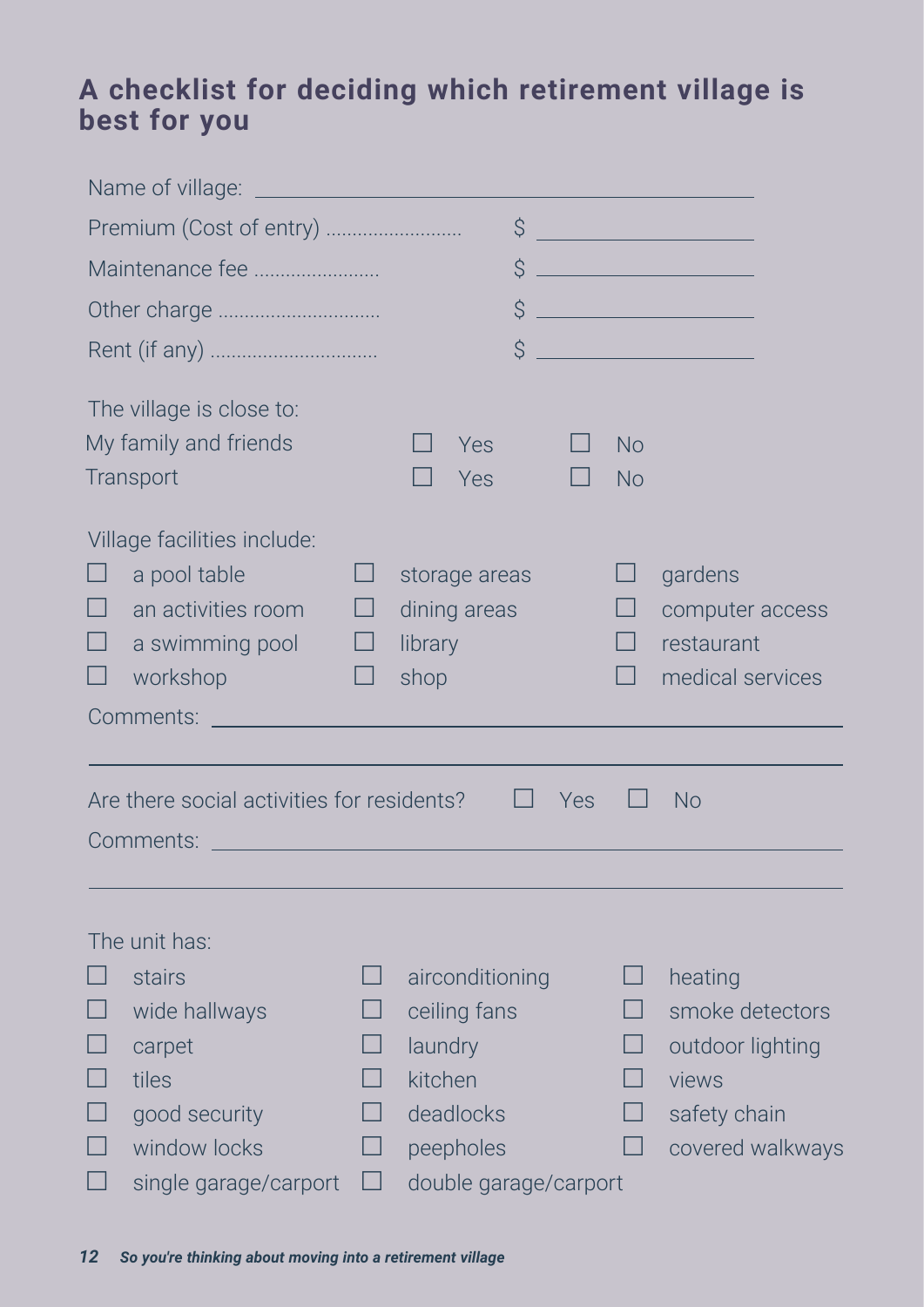|                                                      | The unit:                                        |              |                        |         |                   |                     |              |                   |
|------------------------------------------------------|--------------------------------------------------|--------------|------------------------|---------|-------------------|---------------------|--------------|-------------------|
|                                                      | has an emergency call system                     |              |                        |         |                   |                     |              |                   |
| $\Box$                                               | is self care                                     |              |                        | $\Box$  | is serviced       |                     |              |                   |
|                                                      | has shared rooms                                 |              |                        | $\perp$ | has a single room |                     |              |                   |
| $\Box$                                               | has shared bathrooms                             |              |                        |         | has an ensuite    |                     |              |                   |
|                                                      | Can I get assistance with:                       |              |                        |         |                   |                     |              |                   |
| $\Box$                                               | cleaning?                                        |              | additional cost        |         |                   |                     |              |                   |
| $\perp$                                              | laundry?                                         |              | additional cost        |         |                   | $\uparrow$ $\qquad$ |              |                   |
| $\vert \ \ \vert$                                    | cooking?                                         |              | additional cost        |         | \$                |                     |              |                   |
|                                                      | other                                            |              |                        |         | \$                |                     |              |                   |
|                                                      | The rooms are:                                   |              |                        |         |                   |                     |              |                   |
| $\perp$                                              | small                                            | $\mathbf{I}$ | medium                 |         | $\Box$            | large               |              |                   |
| Can I take my own furniture?                         |                                                  |              |                        |         | $\mathsf{L}$      | <b>Yes</b>          | $\Box$       | <b>No</b>         |
|                                                      | If yes, will it be suitable?                     |              |                        |         |                   | Yes                 | $\Box$       | <b>No</b>         |
| If no, do I like the furniture in the unit?          |                                                  |              |                        |         |                   | Yes                 | $\Box$       | <b>No</b>         |
|                                                      |                                                  |              |                        |         |                   |                     |              |                   |
|                                                      |                                                  |              |                        |         |                   |                     |              |                   |
| Can I have pets?                                     |                                                  |              |                        |         |                   | Yes                 | $\mathsf{L}$ | <b>No</b>         |
| Are there limits on how many visitors I can<br>have? |                                                  |              |                        |         | Ш                 | Yes                 | ш            | <b>No</b>         |
|                                                      |                                                  |              |                        |         |                   |                     |              |                   |
|                                                      |                                                  |              |                        |         |                   |                     |              |                   |
|                                                      | When I spoke with residents of the village they: |              |                        |         |                   |                     |              |                   |
| ΓJ<br>were happy in the village<br><b>No</b><br>Yes  |                                                  |              |                        |         |                   |                     |              |                   |
|                                                      | thought the village                              |              | $\Box$ met their needs |         |                   | $\Box$              |              | could be improved |
|                                                      |                                                  |              |                        |         |                   |                     |              |                   |
|                                                      |                                                  |              |                        |         |                   |                     |              |                   |
|                                                      |                                                  |              |                        |         |                   |                     |              |                   |